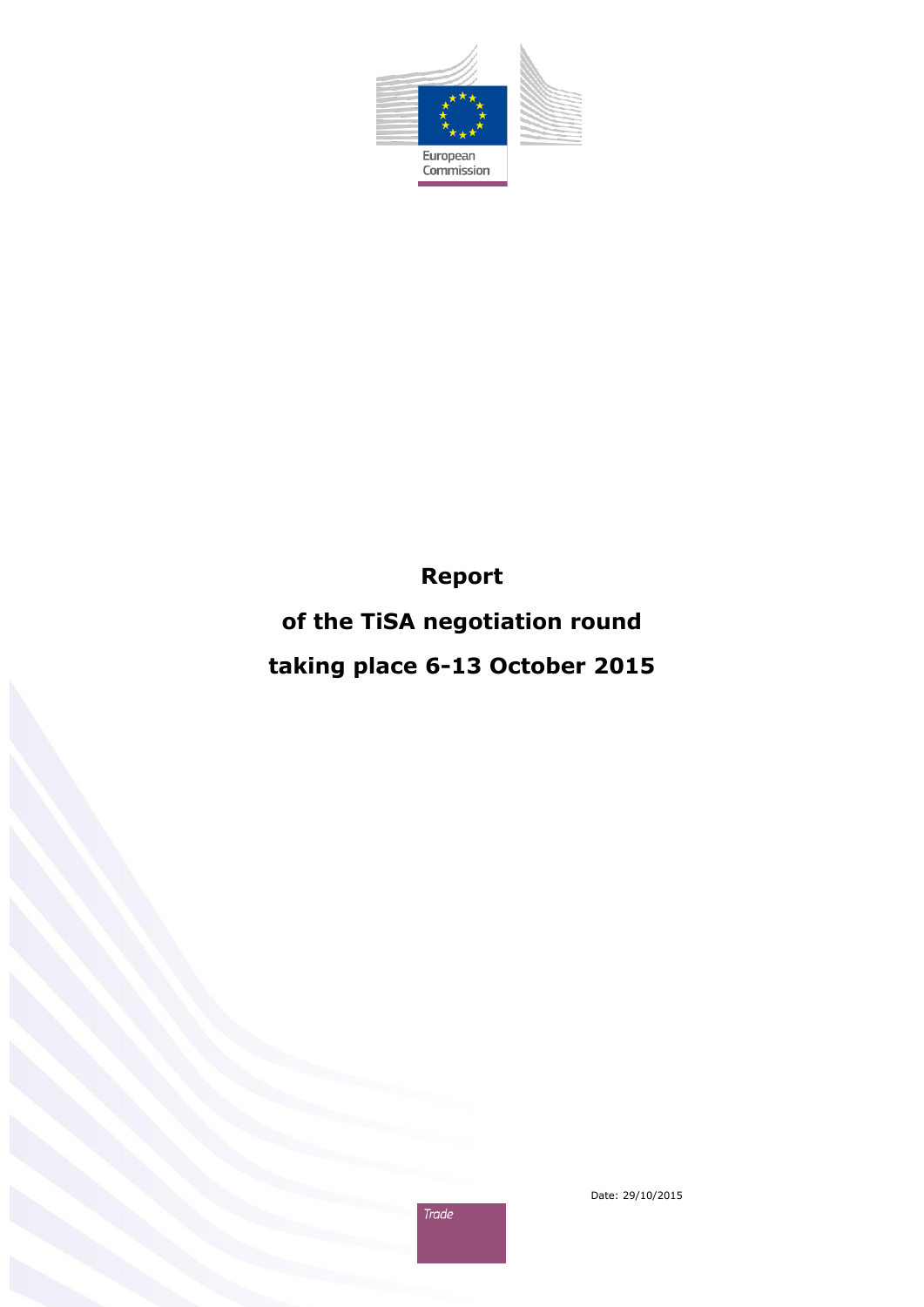## **Summary**

*The 14th TiSA negotiating round took place from 6-13 October 2015 and was organised and chaired by the US. The next round will take place 29 November-4 December 2015 and will be organised and chaired by the EU.*

*The round included text discussions on horizontal and thematic chapters:*

- *mode 4*
- *financial services*
- *domestic regulation and transparency*
- *telecommunication, e-commerce and localisation*
- *delivery services*

*Plenary discussions were also held on market access covering:*

- *mode 4*
- *financial services*
- *telecommunications*
- *transport*
- *professional services*
- *environmental services*
- *energy services*

*Bilateral meetings on market access also took place.* 

*Technical progress was steady during this round of negotiations. In order to advance negotiations further, TiSA participants agreed on a rolling schedule for the negotiation rounds until April 2016, which will focus on the most advanced horizontal and thematic chapters.*

# **Detailed report**

# **A. Key horizontal and thematic chapters**

### **1. Mode 4**

In the mode 4-session, participants discussed provisions on Scope, general obligations and transparency. In addition, the Articles on the scheduling of commitments and on specific commitments were considered in the context of a discussion on market access, along with an updated analysis of current offers on mode 4 and the submission by one Party on the subject of categories for temporary entry. This made it possible to assess the value of market access and national treatment commitments provided by the offers.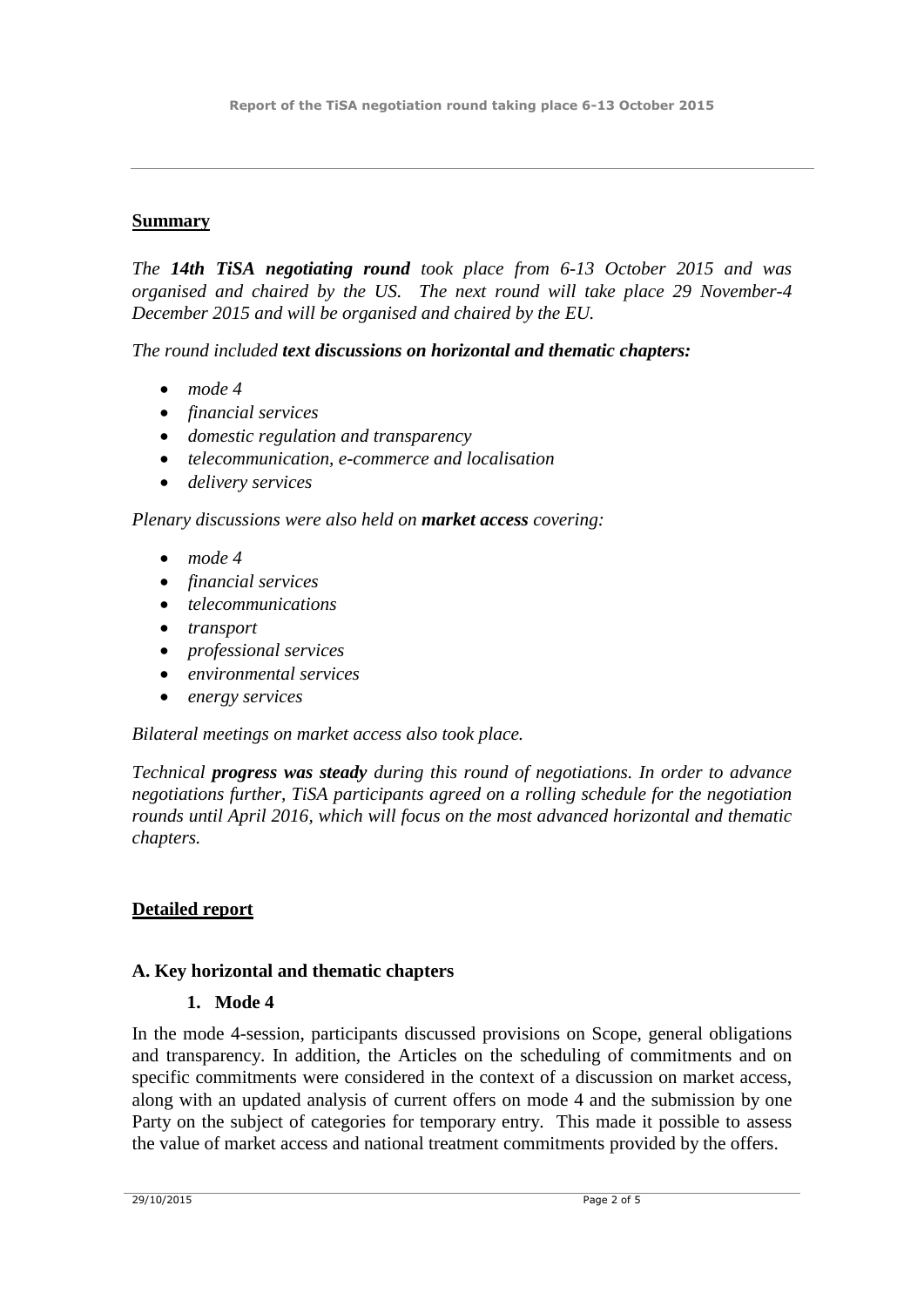### **2. Financial Services**

The provisions stemming from the GATS Annex, including on definitions and the prudential exception, are already to a large extent stabilised. Further progress was made regarding some of the provisions stemming from the Understanding on Commitments in Financial Services, i.e. provisions on monopoly rights, financial services new to the territory of a party and self-regulatory organisations. The provisions on transparency and licencing in the area of financial services were also discussed.

Furthermore, participants discussed the list of standard market access commitments for cross-border trade in financial services. A number of participants proposed extending this list, while maintaining the possibility to take reservations from these standard commitments. Participants also talked about the level of ambition of offers in financial services and expect to intensify bilateral market access negotiations in the coming months.

## **3. Domestic Regulation and Transparency in legislative processes**

The negotiation on domestic regulation focused on authorization procedures. Participants also discussed the information which participants have to provide to interested persons to comply with the requirements and procedures for obtaining authorization to provide a service.

The discussion on transparency in legislative processes focused on provisions addressing the possibility to comment, the consideration of the comments as well as the publication a norm before it enters into force.

### **4. Telecoms, e-commerce and localisation**

On **telecommunication,** participants had detailed discussions on the scope of the chapter, in particular on the interpretation of the notion of "public communication services" (what type of operators can be regarded as telecommunications service suppliers?) and 'access to essential facilities'. Participants also made good progress in discussing access to "essential facilities" (to what extent and under what conditions can new market entrants use infrastructure from incumbents to offer their services?) and expressed commitment to make further progress on this issue between negotiation rounds. The discussion on telecommunications market access was based on an analysis of offers.

The session on **e-commerce** touched on some of the provisions that had not been discussed at length in the past. On data flows and data localisation, many participants expressed general support for avoiding unnecessary barriers to data flows, but emphasised that discussions on the proposed obligations should be taken together with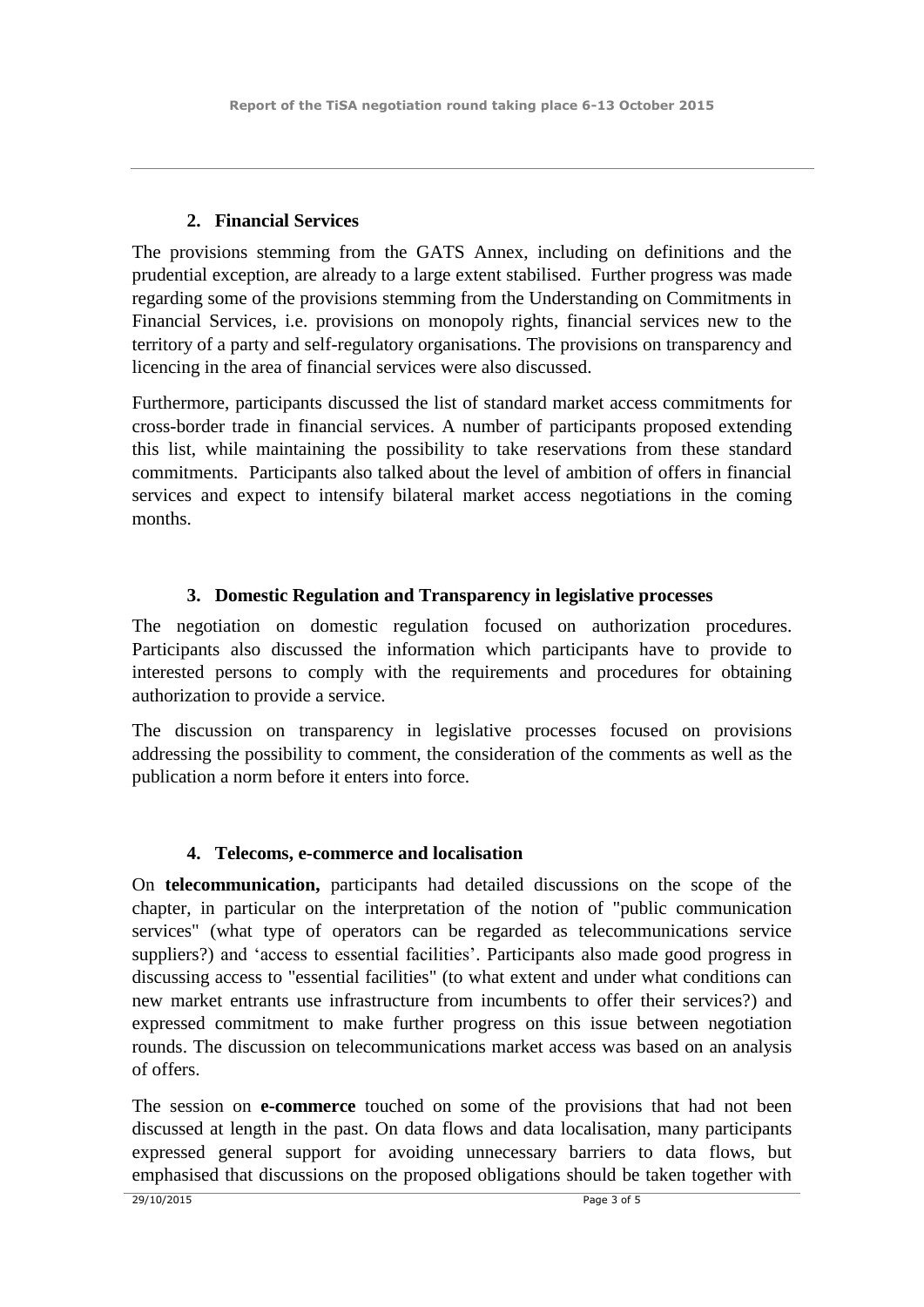discussions on exceptions for personal data protection. Participants almost made progress on a provision that would prohibit customs duties on electronic transmissions (based on the WTO moratorium on e-commerce).

On **localisation**, there was a continued discussion of the only formal proposal on the table which deals with performance requirements for all modes of services supply. Proponents of localisation proposed text changes regarding obligations concerning local management and board of directors, local content and exceptions. The question of which modes of supply should be covered by this chapter was also discussed.

### **B. Other thematic chapters**

### **1. Delivery services**

On Delivery Services, a substantially modified text, covering basic competition disciplines, was presented. It was followed by a questions and answers session on all articles of the text.

### **2. Professional services**

The session on Professional Services focused on market access related to legal services and some types of engineering services. On legal services, participants discussed whether restrictions apply to domestic, foreign, and international law, and which sensitivities participants have with respect to these. Discussions on a proposed provision to allow fly-in fly-out for legal services in respect of foreign and international law were inconclusive. There was also discussion on the arguments for adding additional engineering related professions to the scope of the annex. There was significant progress on a text dealing with a framework for the discussion of the recognition of professional qualifications.

### **3. Transport**

The session on transport focused on market access and was dedicated to discuss the main limitations contained in the offers presented by participants, on the basis of analysis presented by the proponents of the respective Annexes on air transport, maritime transport and road transport. The discussion showed the need for further progress in the Annexes for maritime and air transport and the willingness to do so during the next rounds. Several participants underlined the importance of auxiliary logistic services. was underlined by several participants.